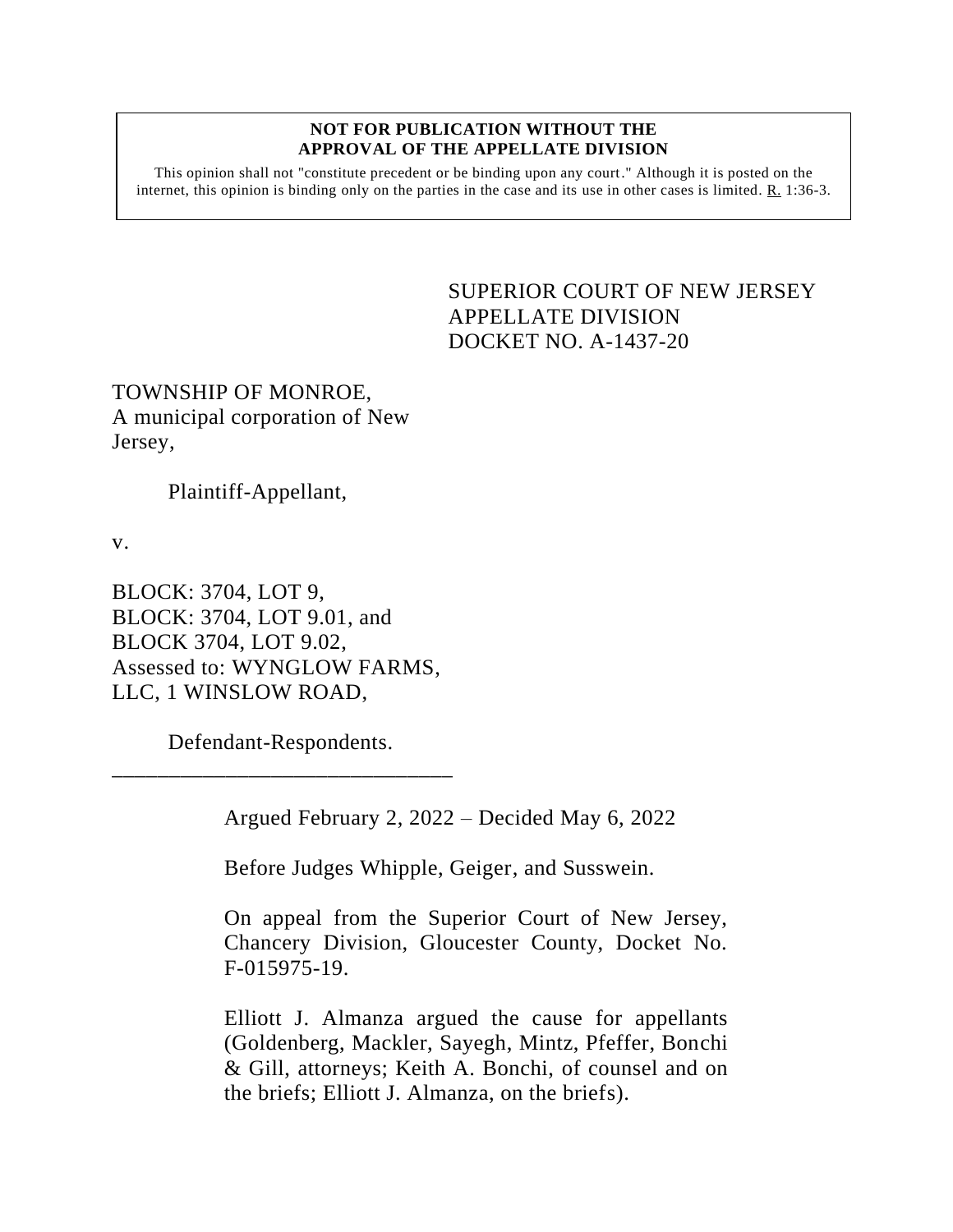Peter J. Boyer argued the cause for respondents (Hyland, Levin, Shapiro, LLP, attorneys; Peter J. Boyer, of counsel and on the brief; Stephen D. Samost, on the brief).

### PER CURIAM

Plaintiff Township of Monroe appeals from a Chancery Division order vacating a default judgment in an in rem action to foreclose tax sale certificates. After carefully reviewing the record, we conclude that the Chancery court failed to make the necessary findings of fact and conclusions of law required to definitively decide whether to grant or deny defendant's motion to vacate the default judgment of foreclosure based on excusable neglect. We are, therefore, constrained to remand the matter for further judicial factfinding.

We discern the following facts and procedural history from the record. On September 26, 2019, plaintiff Township of Monroe filed this action to foreclose three tax sale certificates it held relating to three contiguous undeveloped properties. Those properties were owned by defendant Wynglow Farms. Defendant failed to file an answer or appear in the foreclosure proceedings, and on March 10, 2020, the trial court issued a Final Judgment of Foreclosure by default.

2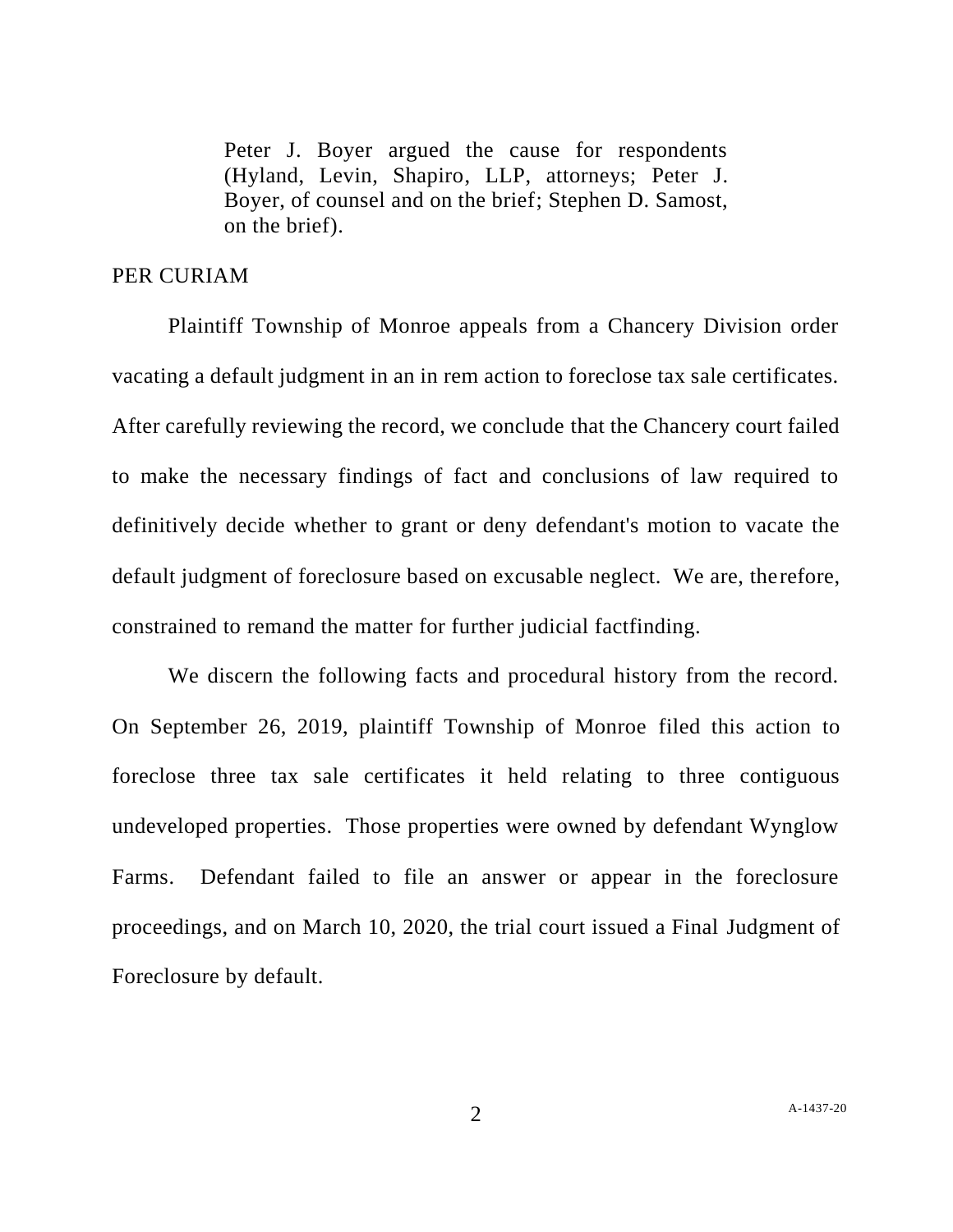On April 7, 2020, defendant moved to vacate the Judgment of Foreclosure, claiming Wynglow was unaware of the foreclosure proceedings because of an "internal power struggle." Defendant asserted there was "excusable neglect" to justify vacating the default judgment. Plaintiff opposed the motion to vacate the default judgment and filed a cross-motion requesting discovery "in order to test the [veracity] of claims made in defendant's motion indicating that plaintiffs were unaware of proceedings leading to the . . . Final Judgment [of Foreclosure] . . . ."

On May 8, 2020, the trial court entered a one-page order granting defendant's motion to vacate but also granting plaintiff's request for additional discovery to determine whether there was excusable neglect. That order provides in its entirety:

> THIS MATTER having come before the court on application of Defendant, to vacate final judgment. The Court having considered the matter, and for good cause shown:

> **IT IS** on this 8th day of May, 2020, **ORDERED** that Defendant's motion to vacate is **GRANTED**. Plaintiff's request for discovery is **GRANTED**. The motion was decided on the papers. The record consists of Plaintiff and Defendant's written briefs.

#### **The reasons for grant are as follows:**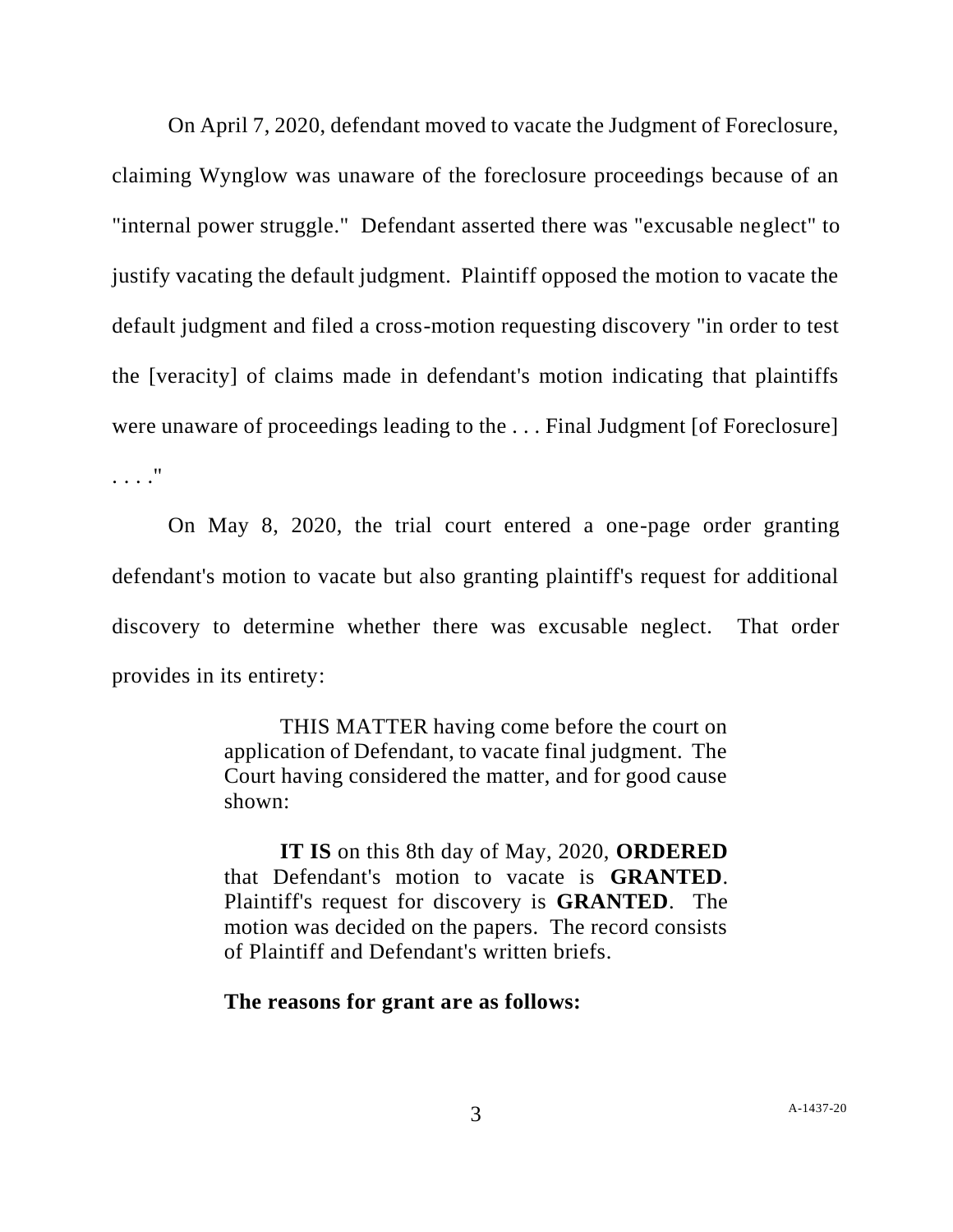After review of all facts, this court finds that [d]efendant has presented a series of events that call into question whether [d]efendant was aware of the proceedings leading up to the entry of Final Judgment on March 10, 2020. As such, this court finds that the best way [to] determine the accurate facts, is to grant [d]efendant's motion to vacate and allow [p]laintiff time to conduct discovery in order to test the veracity of the claims made in [d]efendant's motion. As requested, [p]laintiff is permitted to depose, and serve written discovery on, [d]efendant's attorney, Terri Costa, and Sharon Labrosciano. Plaintiff is also permitted to conduct any necessary depositions with Zoom. Therefore, parties have until May 22, 2020 to propound interrogatories and request production of documents and admissions. Parties must file all required responses by June 15, 2020 and complete depositions by July 1, 2020. After completing discovery, [p]laintiff is free to refile a motion and present any additional facts to the court.

The parties commenced discovery pursuant to the May 8 order. After completing depositions, plaintiff made application to "reinstate the Final Judgment based on the court-ordered discovery."

On May 14, 2020, defendant's counsel contacted plaintiff requesting a tally of the amount required to redeem the properties. Although plaintiff had not yet communicated the final amount required, on May 19, 2020, defendant delivered to plaintiff three bank checks reflecting "the information set forth by the Township tax collector in the Certification submitted in opposition to [defendant] Wynglow's motion to vacate the foreclosure judgment . . . . "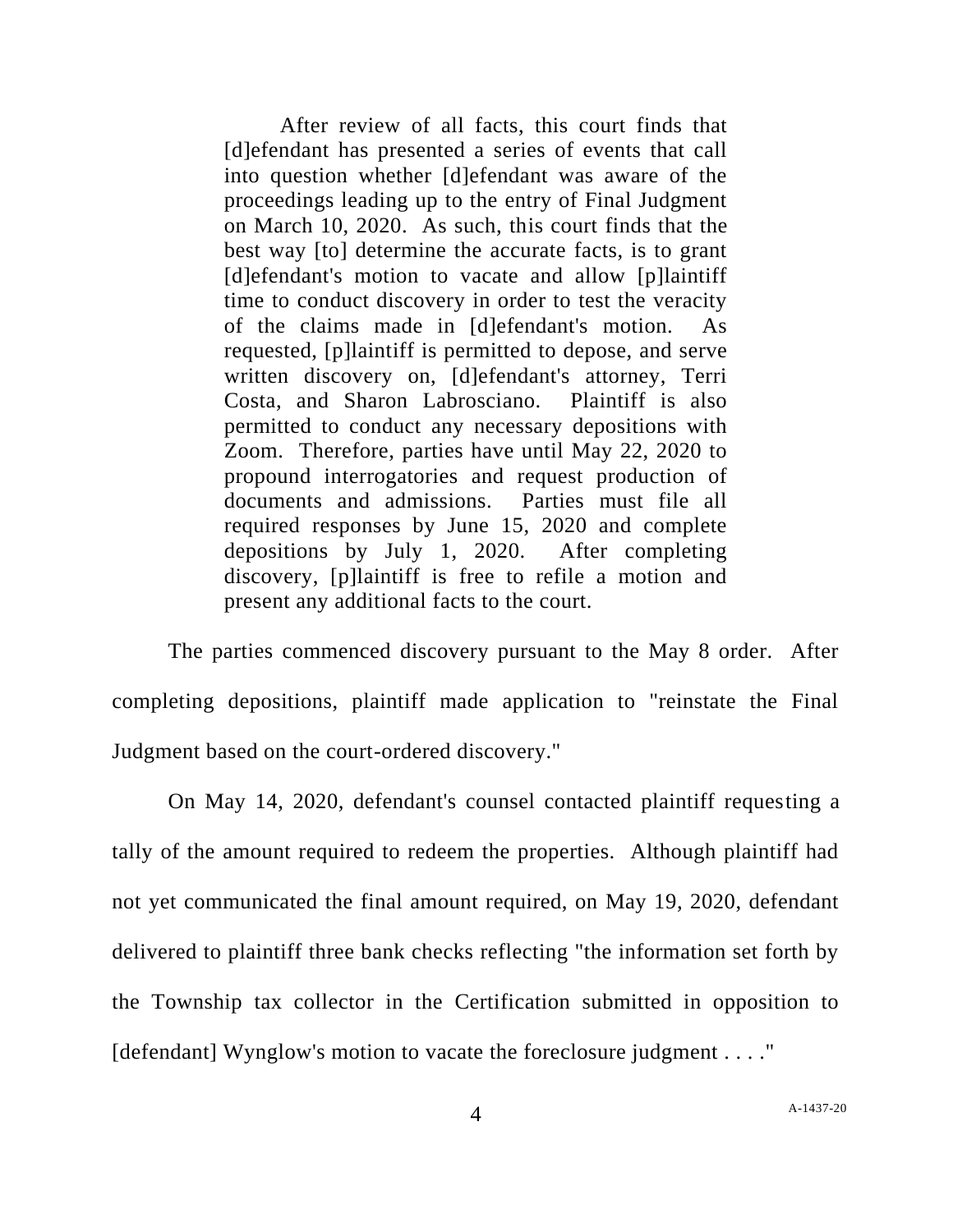On May 16 , 2020, plaintiff advised defendant that it "did not read the order as allowing [defendant] to redeem unless [plaintiff] decide[s] not to pursue discovery." On May 20, 2020, plaintiff's counsel nonetheless provided the Township tax collector's calculation of the amount necessary to redeem the properties. The Township's calculation of the amount required for redemption was \$49,648.51, \$16.57 more than defendant's calculation. The Township additionally identified an outstanding balance of \$4,899.40 in unpaid 2020 taxes, due May 22, 2020.

The following day, May 21, 2020, defendant delivered a check to cover the additional expense and taxes due, along with a letter with a breakdown of the payment. The letter also specified defendant's belief that the enclosed check, along with the three checks previously tendered, represented full satisfaction of the amount the tax collector had specified as necessary to redeem. On May 22, 2020, the Monroe Township tax collector returned defendant's letter, along with all four checks, via mail.

On May 27, 2020, defendant informed plaintiff that on June 12, 2020, it intended to file a motion to compel plaintiff to allow redemption. Plaintiff opposed the motion. On July 30, 2020, plaintiff filed a cross-motion to reinstate the Final Judgment of Foreclosure based on evidence produced during discovery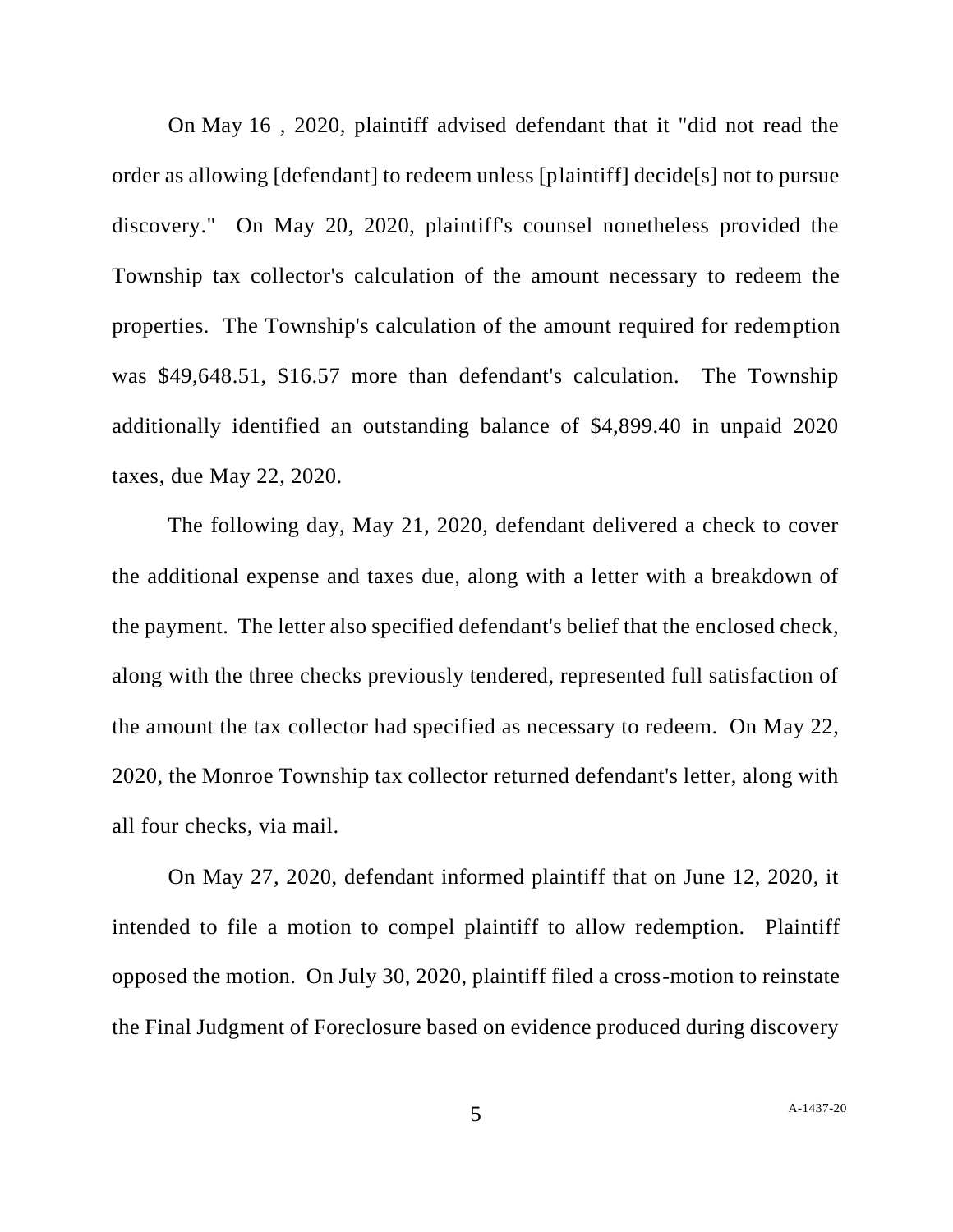that suggested that defendant had been aware of the foreclosure proceedings and therefore was not entitled to vacation of the judgment of foreclosure due to excusable neglect.

On September 25, 2020, the court heard oral arguments on the motions. On September 26, 2020, the trial court entered an order granting plaintiff's motion to compel redemption of the properties at issue and denying plaintiff's motion to reinstate the final judgment of foreclosure.

On October 5, 2020, defendant's counsel forwarded a calculation of attorneys' fees along with the bills that were submitted to the Township. At that time, the total fee was \$14,295 and costs of \$2,493.31, for a total redemption amount of \$16,780.31. "On October 9, 2020, the court executed an order directing the Township to provide a written statement of all taxes due and owing together with a verified statement of counsel fees and costs."

The court did not hear oral arguments, and issued its decision orally on December 18, 2020. The court remarked that the only reason the interest had continued to accrue was because the Township had violated the order compelling it to allow redemption, and, therefore, should not be compensated for interest accrued during the delay its violation had caused.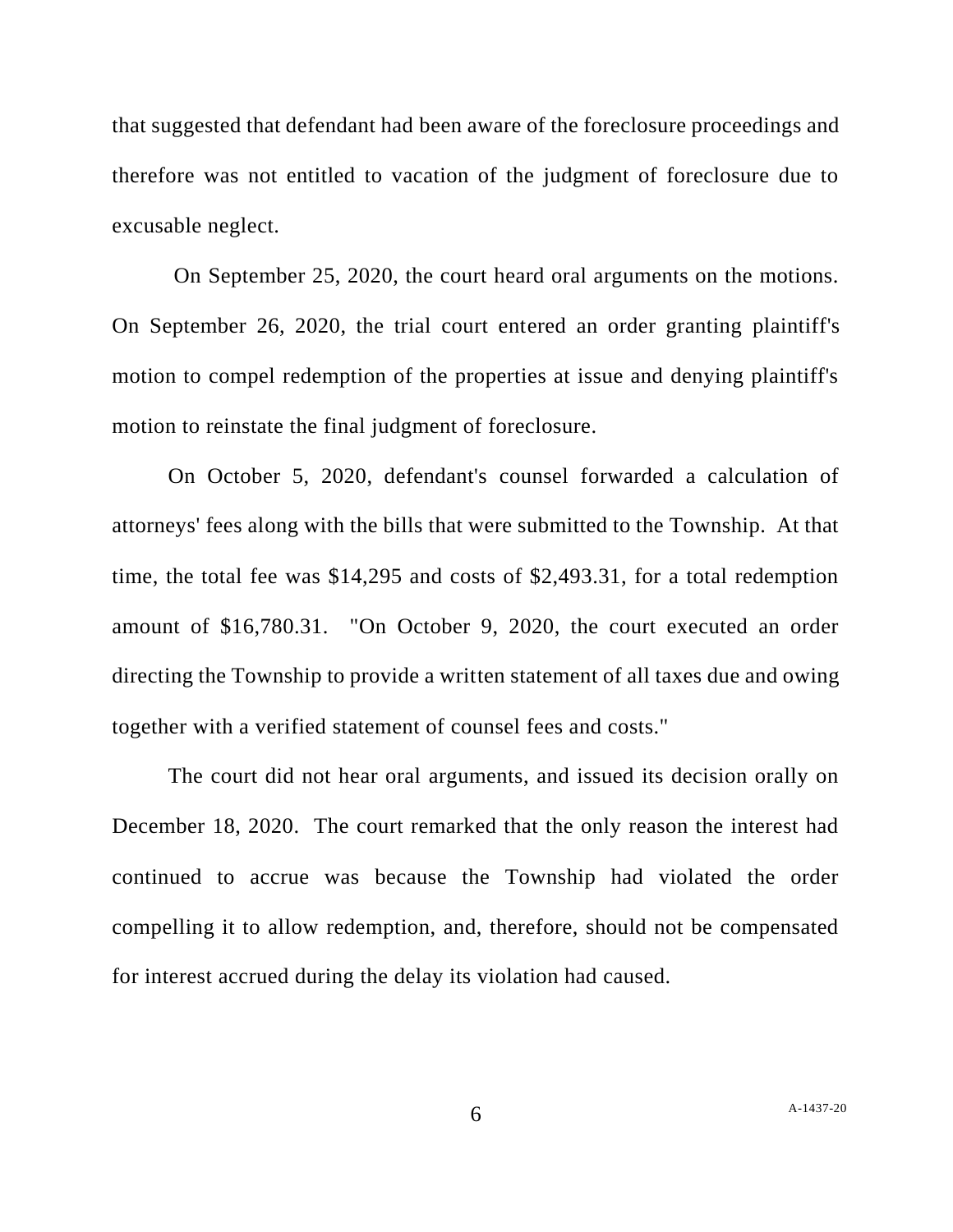Following Wynglow's redemption of the properties, Monroe Township

filed this appeal.

Plaintiff-appellant raises the following points on appeal:

### POINT I

THE TRIAL JUDGE'S DECISION TO VACATE THE FINAL JUDGMENT VIOLATES A COURT RULE AND LACKS ANY MEANINGFUL FOUND FACTS OR LEGAL ANALYSIS.

## POINT II

# THE TRIAL COURT DID NOT HAVE THE EQUITABLE DISCRETION TO DISREGARD THE STATUTE GOVERNING REDEMPTION AND THEREBY WAIVE MONTHS OF INTEREST FOR THIS DELINQUENT TAXPAYER.

We begin our analysis by acknowledging general legal principles governing this appeal. We review the denial of a motion to vacate default judgment for abuse of discretion. Deutsche Bank Nat'l Tr. Co. v. Russo, 429 N.J. Super. 91, 98 (App. Div. 2012) (citing U.S. Bank Nat'l Ass'n v. Guillaume, 209 N.J. 449, 467 (2012)); see also U.S. Bank Nat'l Ass'n v. Curico, 444 N.J. Super. 94, 105 (App. Div. 2016) (citation omitted) ("The decision whether to grant such a motion is left to the sound discretion of the trial court."). The trial court's decision is afforded "substantial deference" and the abuse of discretion must be clear to warrant reversal. Russo, 429 N.J. Super. at 98 (quoting DEG,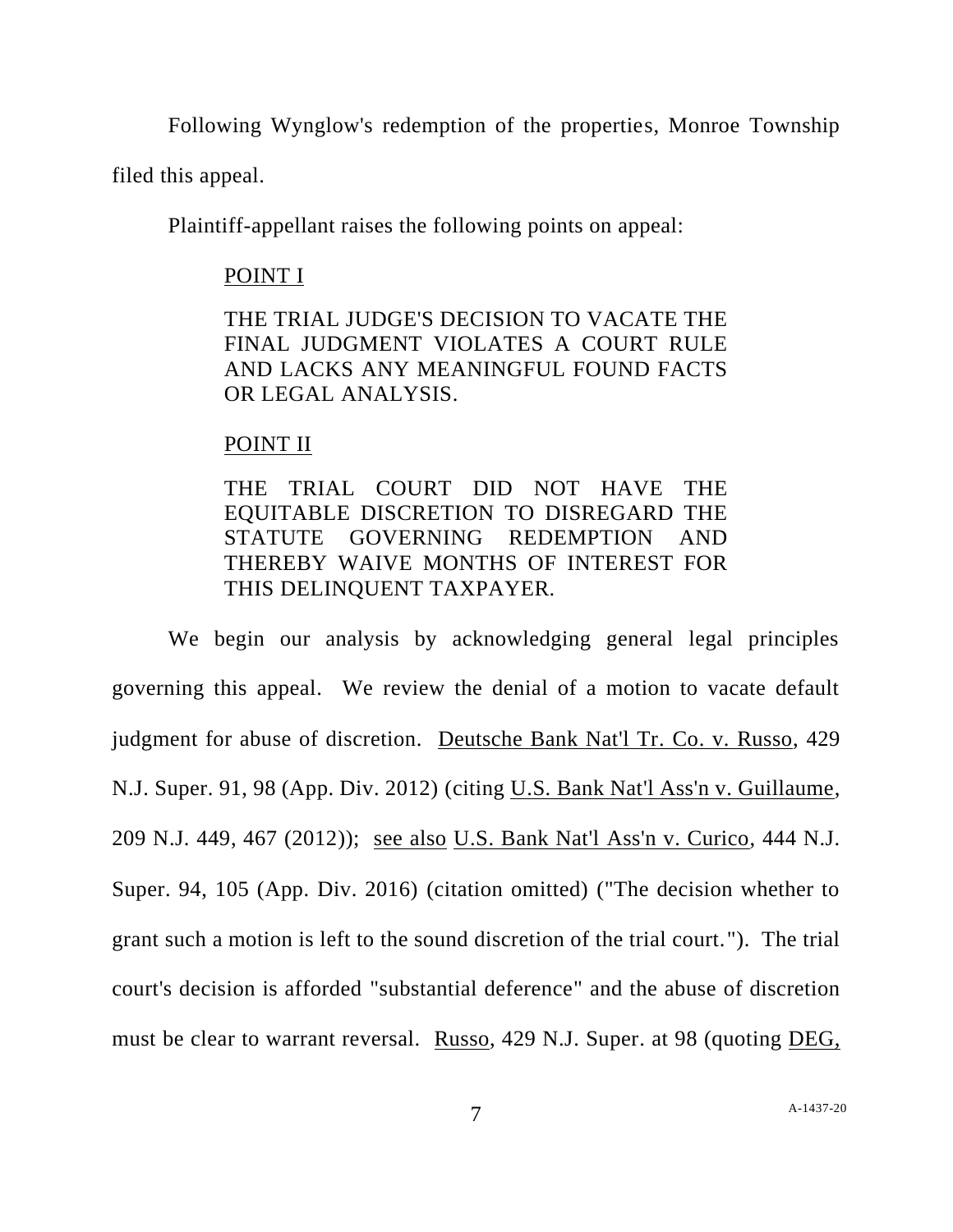LLC v. Twp. of Fairfield, 198 N.J. 242, 261 (2009)). An abuse of discretion occurs when a decision is made "without a rational explanation, inexplicably departed from established policies, or rested on an impermissible basis." Iliadis v. Wal-Mart Stores, Inc., 191 N.J. 88, 123 (2007) (Rivera-Soto, J., dissenting) (quoting Flagg v. Essex Cnty. Prosecutor, 171 N.J. 561, 571 (2002)).

In this instance, the Chancery court's grant of plaintiff's motion for discovery was a tacit acknowledgment that the facts on record were insufficient to support a conclusive analysis of whether there was excusable neglect. However, so far as we can determine, the court never considered the evidence adduced in the court-ordered discovery process and never made findings of fact, based on that discovery record, concerning plaintiff's fact-sensitive contention that defendant was aware of the foreclosure proceedings. Accordingly, the court did not provide a "rational explanation" for its decision to grant defendant's motion to vacate the default judgment. Ibid.; compare R. 1:7-4(a) (required findings on motions), with R. 1:6-2(f) (record notation of findings of fact and conclusions of law explaining disposition of a motion).

We therefore deem it necessary to remand the matter for the Chancery court to make findings of fact and conclusions of law, based on evidence developed in the course of court-ordered discovery, regarding whether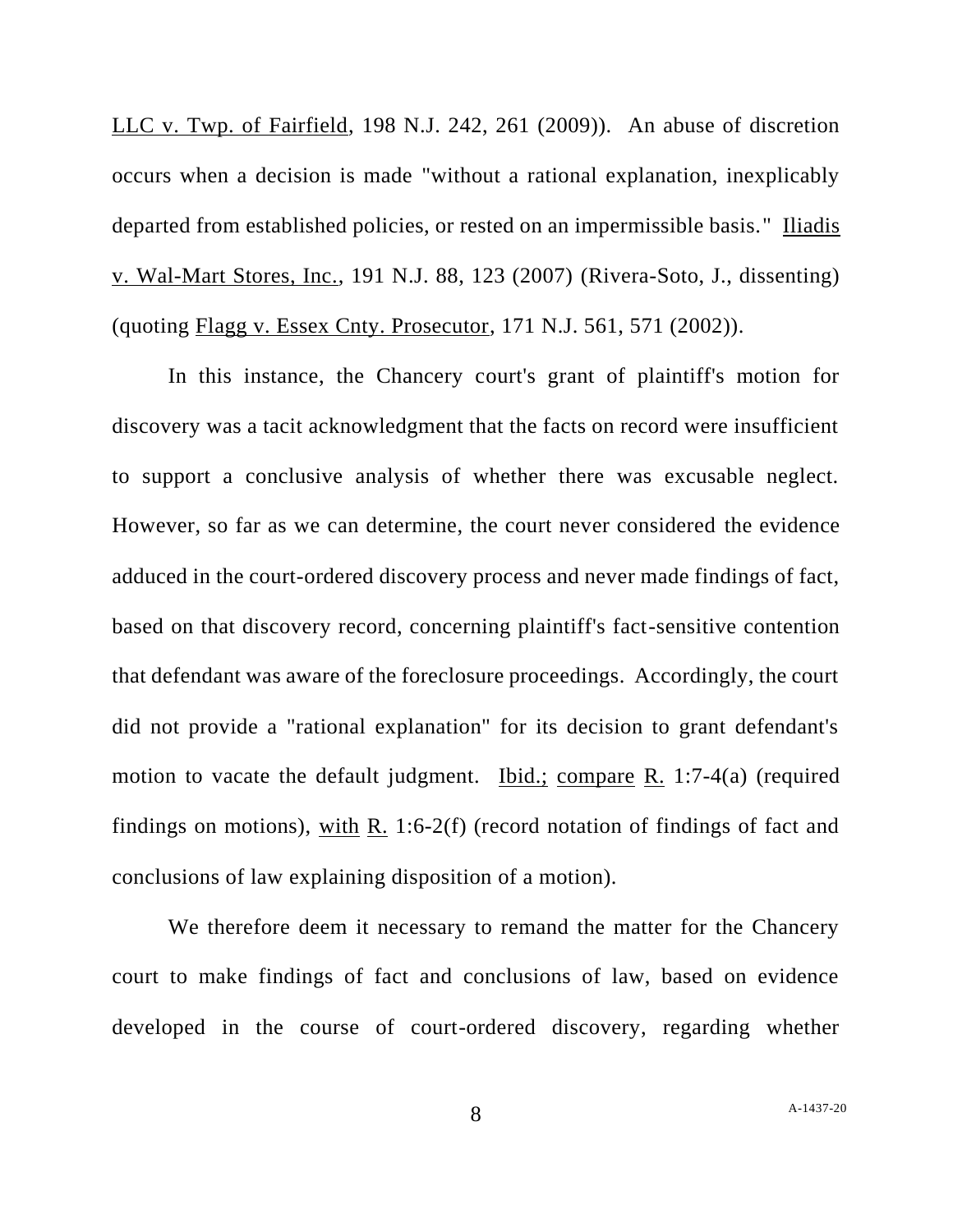defendant has established excusable neglect and whether defendant's motion to vacate the default judgment was properly granted. We leave to the discretion of the Chancery court (1) whether to convene a hearing to resolve disputed facts, (2) whether to require or permit oral argument, or (3) whether to rely on the written submissions of the parties. We offer no opinion on whether there was excusable neglect or on whether defendant's motion to vacate the default judgment should be granted or denied.

To expedite the resolution of this matter, we offer guidance on plaintiff's remaining contention on appeal that the Chancery court "erred when it granted [d]efendant's subsequent motion to 'confirm the redemption amount.'" Plaintiff contends the court improperly "waived months of delinquent interest" to which the Township was entitled under N.J.S.A. 54:5-59. That statute provides, in pertinent part:

> [i]f the certificate of sale is held by the municipality, the amount required for redemption shall include all subsequent municipal liens, except so much of the taxes for the year in which the redemption is made as are not delinquent as of the date of redemption under the provisions of N.J.S.A. 54:4-66, with interest thereon at the rate chargeable by the municipality on delinquent taxes and costs; but with the consent of the governing body, redemption may be made in installments. . . . After the payment of the first installment, the municipality shall not assign the certificate or take any action to cut off or foreclose the right of redemption so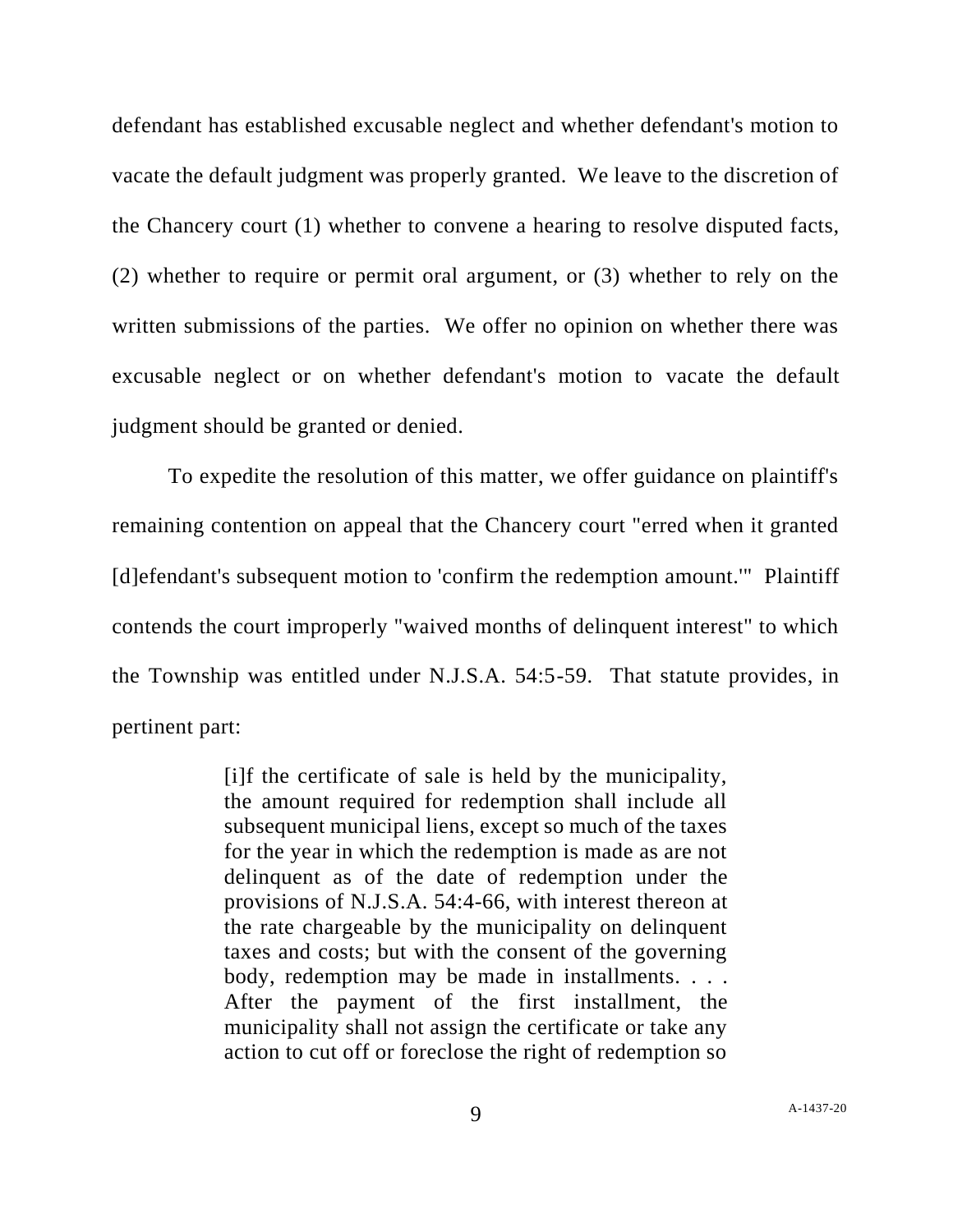long as the installments shall be paid when due and no default shall exist in the payment of municipal liens accruing subsequent to the date of the payment of the first installment. If redemption is made after the claim of the municipality under any sale for the enforcement of the taxes or other municipal liens or charges has been apportioned, the amount required for redemption shall be the charge or charges as apportioned to the subdivision being redeemed, with interest and costs, including all subsequent municipal liens thereon, with interest from the date of such apportionment.

#### N.J.S.A. 54:5-61 further provides,

[t]he holder of the tax title shall be entitled to fees and expenses in ascertaining the persons interested in the premises sold, but such fees and expenses shall not exceed in all the sum of twelve dollars, and the holder shall also be entitled for his expenses, to such sums as he may have actually paid for recording the certificate. In addition, and upon compliance with the provisions of N.J.S.A. 54:5-62 the holder shall also be entitled for his expenses, to such sums as he may have actually paid for necessary advertising in a newspaper under this chapter and fees for services of notices necessarily and actually served. Such fees and expenses shall be separate, apart from and in addition to those fees permitted under section 7 of L. 1965, c. 187 (C.54:5- 97.1) and N.J.S.A. 54:5-98. Upon redemption in accordance with N.J.S.A. 54:5-58, 54:5-59[, or] 54:5- 60 the holder of the tax title shall be entitled to collect from the owner or other persons having a right of redemption pursuant to N.J.S.A. 54:5-54, additional sums in accordance with the following schedule: [w]hen the tax title certificate amount shall exceed the sum of two hundred dollars, the holder, upon redemption of the tax title shall be entitled to collect from the owner or other person having an interest in the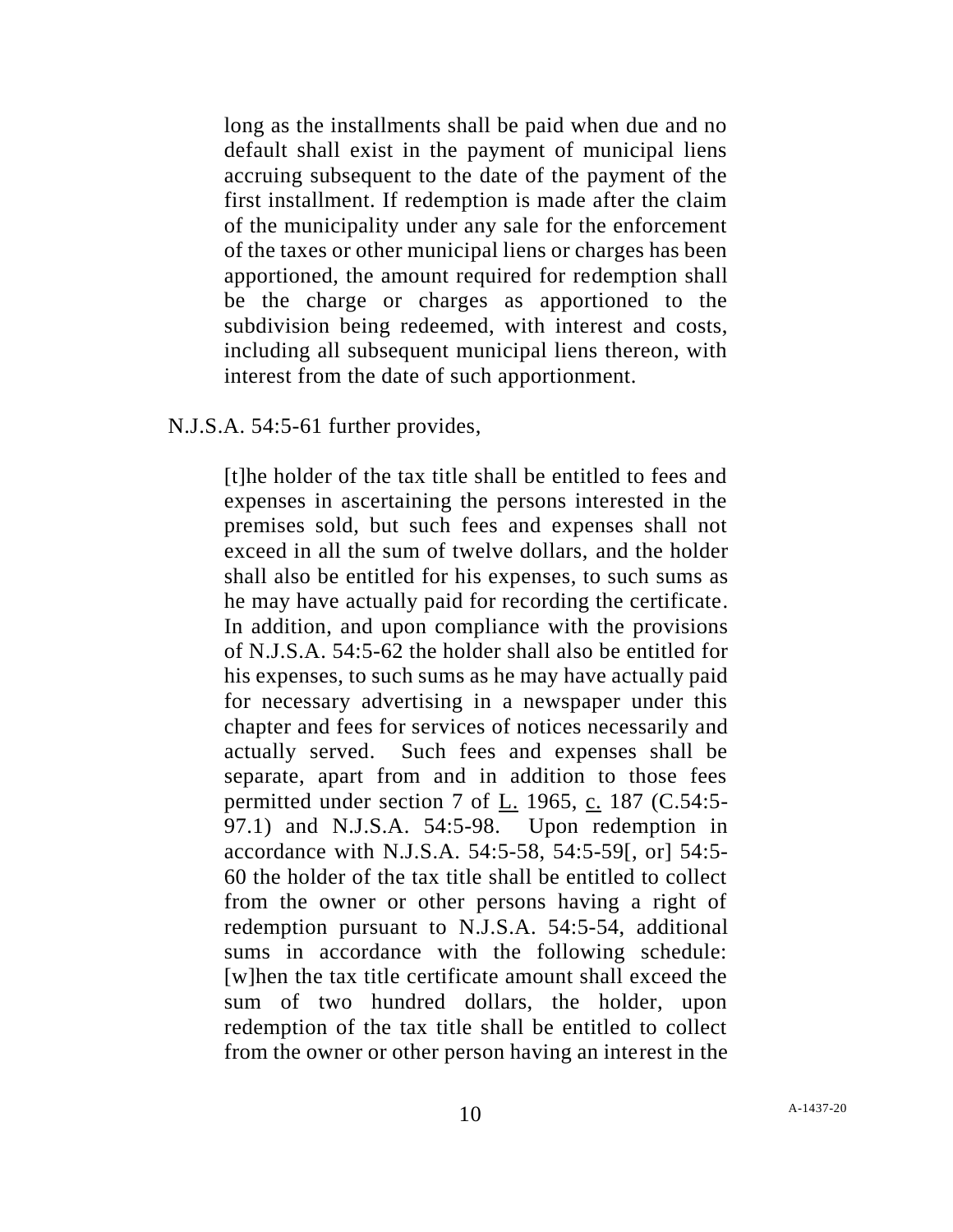lands an additional sum equal to two per cent of the amount so paid for the tax title certificate.

N.J.S.A. 54:5-104.59(a) provides: "[a]ll costs and fees in the action shall be equitably apportioned and allocated to the several parcels of land affected by the action, and added to the amount required to redeem."

Plaintiff argues that the Chancery court had no authority to order what plaintiff characterizes as "partial redemption," that is, redemption for less than the full amount due, including fees, taxed costs, and accrued interest. See Lonsk v. Pennefather, 168 N.J. Super. 178, 182–84 (App. Div. 1979) (concluding that the Tax Sale Law makes no provision for partial redemption); In re Pryor, 366 N.J. Super. 545, 554 (App. Div. 2004) (noting that "[t]here is no statutory provision for partial redemption of a tax sale certificate") (citing Lonsk, 168 N.J. Super. at 182–83).

Under this statutory framework, a municipality holding a tax sale certificate is entitled to the full amount of redemption, including all accrued interest. We need not decide whether, under the statutory framework, a court is authorized to reduce the full amount that is required to consummate the redemption. For the purposes of the present appeal, it is sufficient to note that nothing in that framework precludes a Chancery court, in the exercise of discretion, from applying equitable principles in determining when the